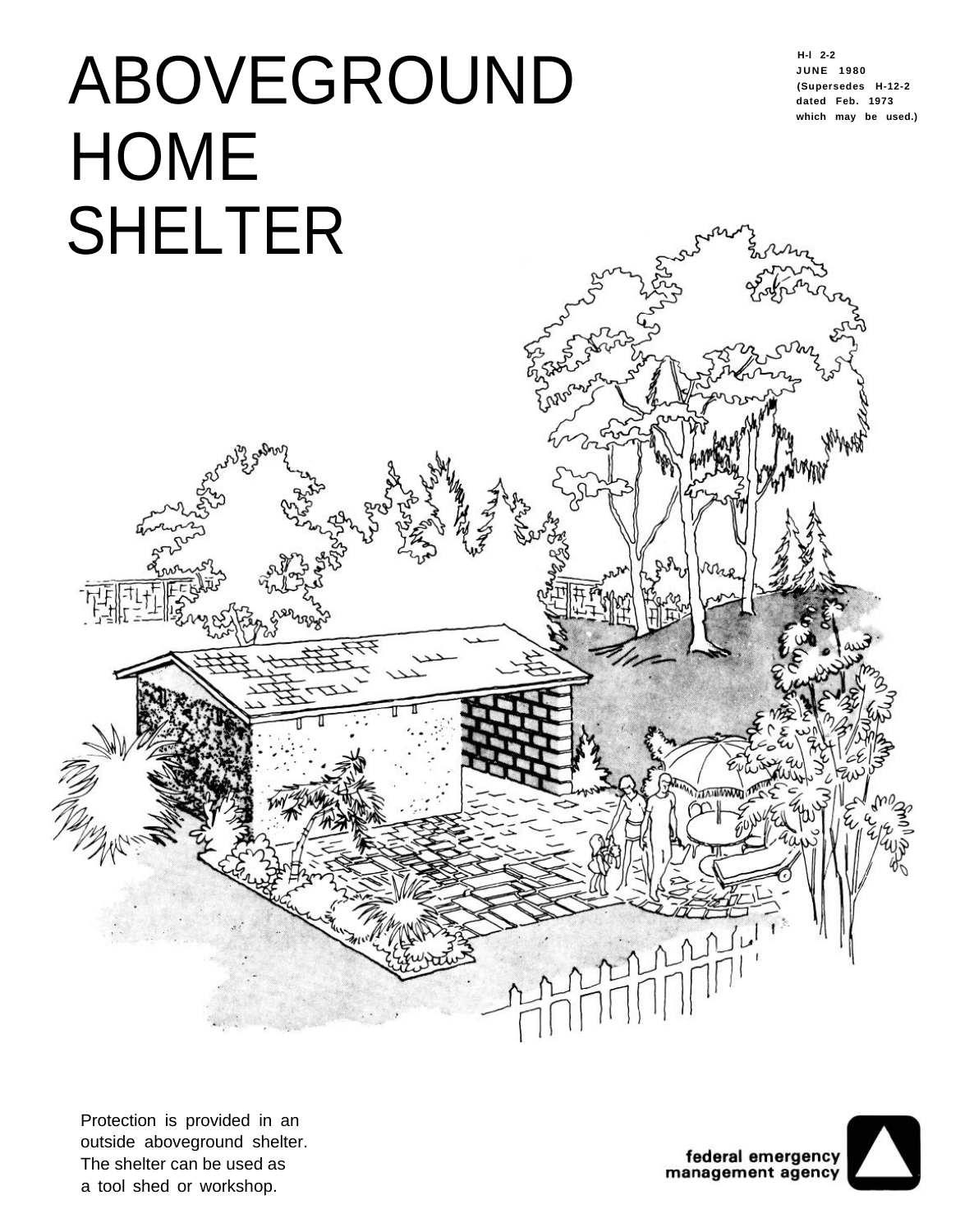### GENERAL INFORMATION

**This family shelter is intended for persons who prefer an aboveground shelter or, for some reason such as a high water table, cannot have a belowground shelter. In general, belowground shelter is superior and more economical than an aboveground shelter.**

**The shelter is designed to meet the standard of protection against fallout radiation that has been established by the** Federal Emergency Management Agency **for public fallout shelters. It can also be constructed to provide significant protection from the effects of hurricanes, tornadoes, and earthquakes, and limited protection from the blast and fire effects of a nuclear explosion. 1/ It has sufficient space to shelter six adults.**

**The shelter can be built of two rows of concrete blocks, one 12" and one 8", filled with sand or grout, or of poured reinforced concrete. Windows have been omitted; therefore, electric lights are recommended for day to day use.**

**The details and construction methods are considered typical. If materials other than shown are selected -- for example, concrete block faced with brick -- care should be taken to provide at least the same weight of materials per square foot: 200 lb. per sq. ft. in the walls and 100 lb. per sq. ft. in the roof. The wood frame roof over the reinforced concrete ceiling probably would be blown off by extremely high winds such as caused by a blast wave or tornado. However, the wood frame roof is intended primarily for appearance; the concrete ceiling provides the protection. When using the shelter for protection against high winds,** DO NOT **place the concrete blocks in the doorway or windows.**

**This structure has been designed for areas where frost does not penetrate the ground more than 20 inches. If 20 inches is not a sufficient depth for footings, one or two additional courses of concrete blocks may be used to lower the footings. Average soil bearing pressure is 1,500 lb. per sq. ft. Most soils can be assumed to support this pressure without special testing or investigation.**

**The baffle wall outside the entrance to the shelter is extended out 7'-4" to allow storage of lawn equipment such as wheelbarrows and lawn mowers. If additional space is desired, extend this dimension.**

**Before starting to build the shelter, make certain that the plan conforms to the local building code. Obtain a building permit if required. If the shelter is to be built by a contractor, engage a reliable firm that offers protection from any liability or other claims arising from its construction.**

**I/ This shelter will withstand over-pressures of up to 5 p.s.i.**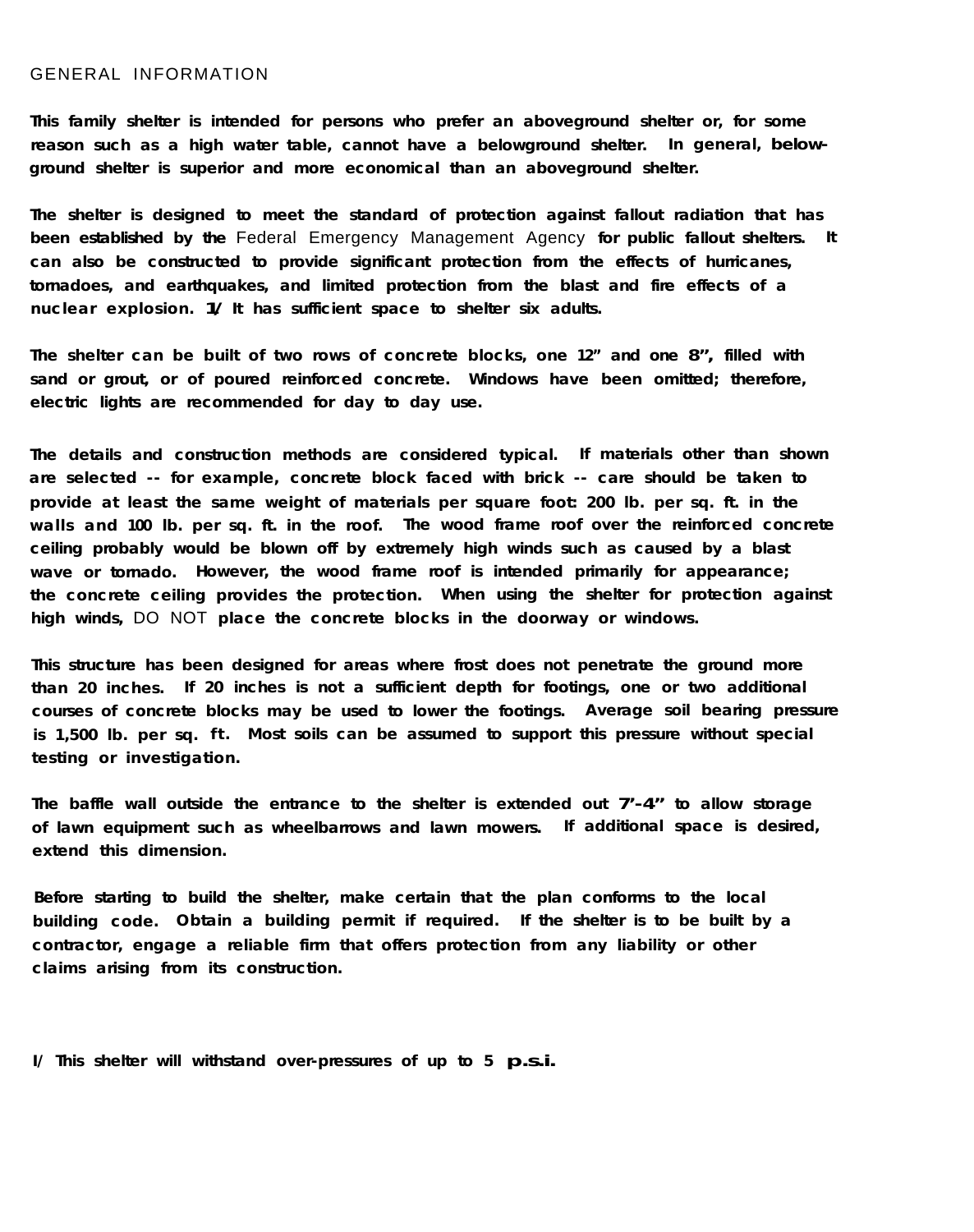

PLAN



ELEVATION SECTION A-A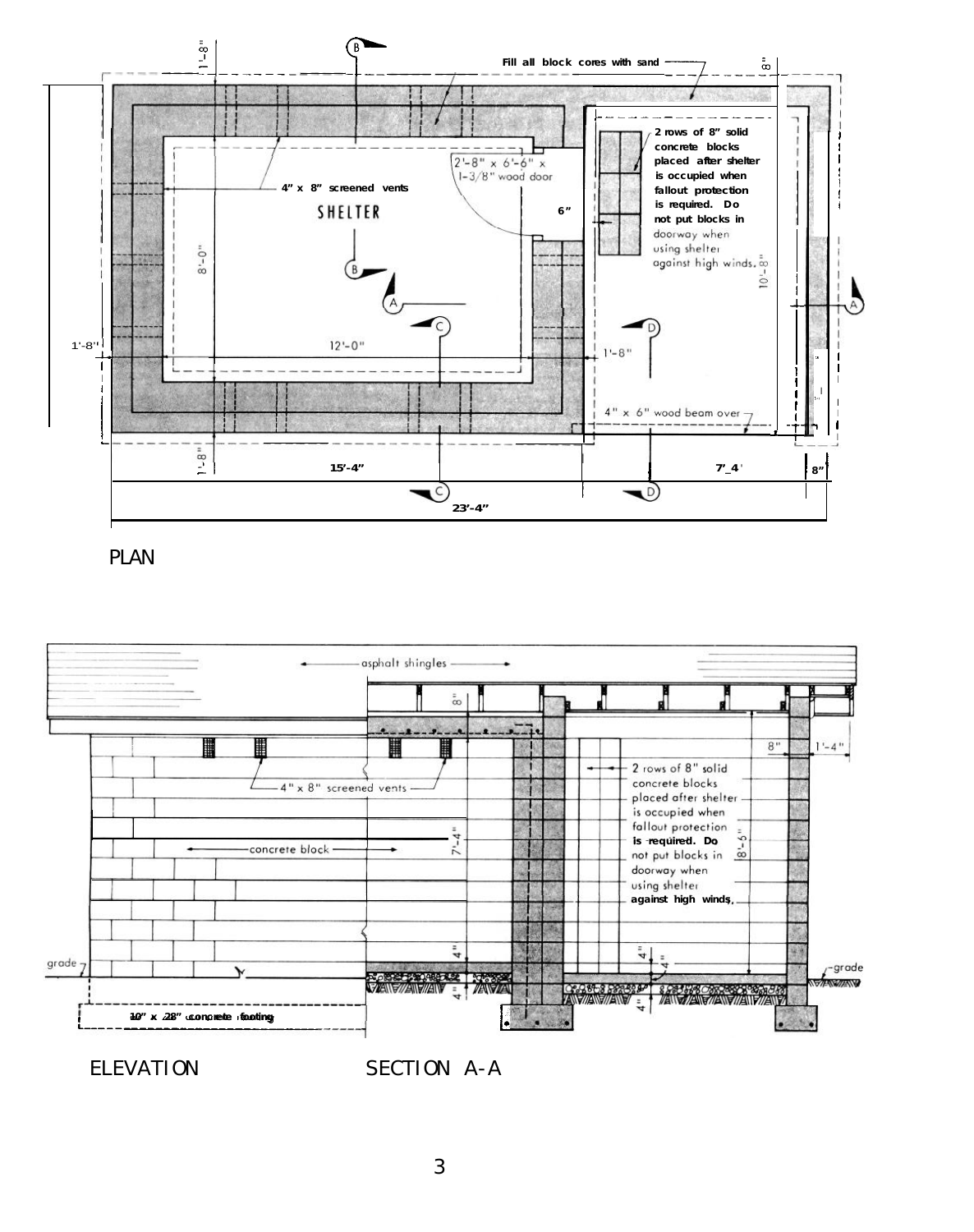

SECTION D-D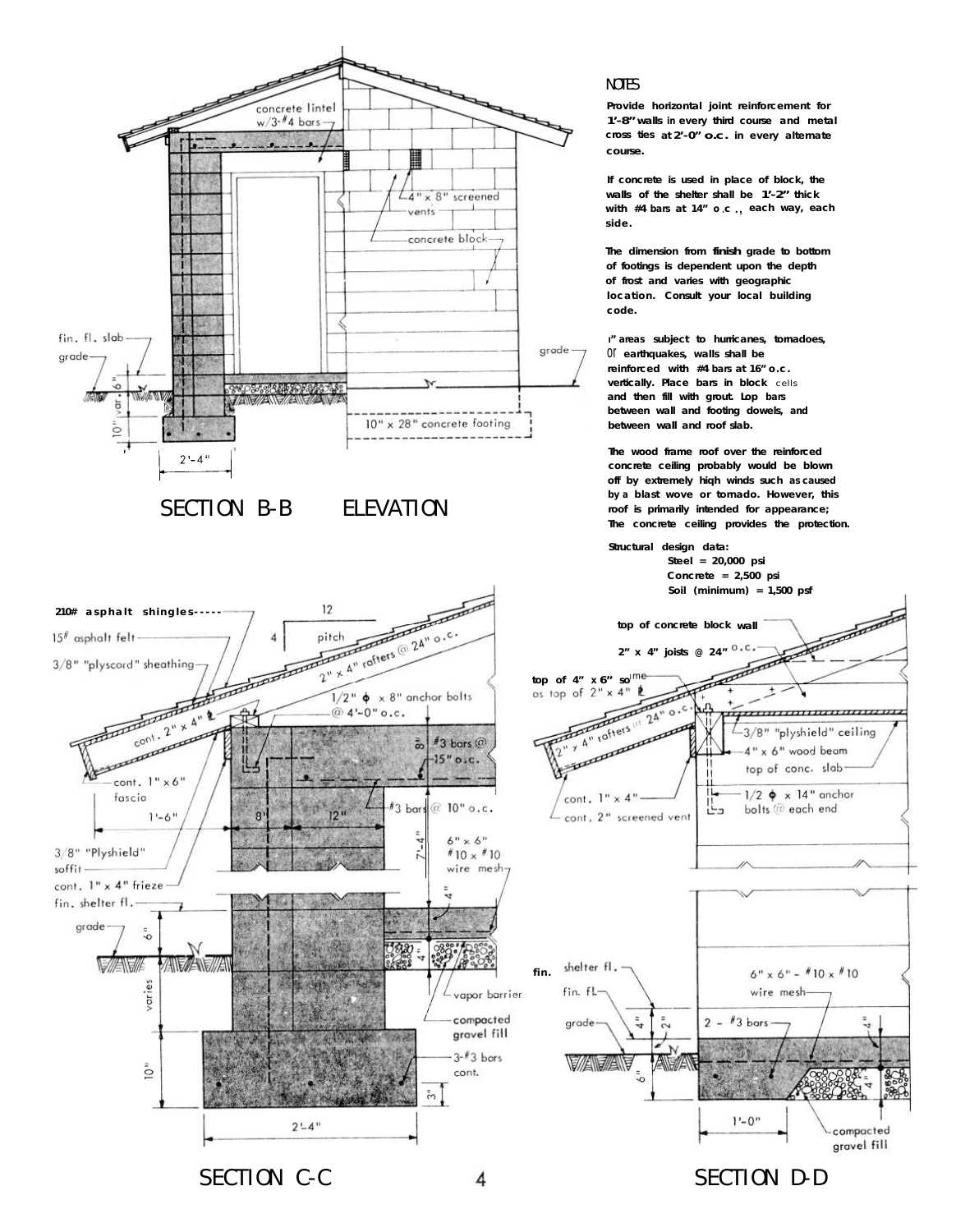

FIRST ALTERNATE indicates windows in the workshop area. Solid blocks, equal to a thickness of 12 inches, should be available to fill th ese openings to provide adequate fallout protection. Window sizes should be kept small. When using the shelter for protection against high winds, do not place the concrete blocks in the doorway or windows.

SECOND ALTERNATE shows the cement block faced with bricks. Use one course 4-inch brick and two courses of 8-inch cement block to obtain the required weight per unit area.



THIRD ALTERNATE is to attach the tool shed or workshop to the house, with a covered area between. In this case, the facing materials should match the house.



FOURTH ALTERNATE is to install built- up roofing of asphalt or tar, or other wearing surface, on top of the concrete deck.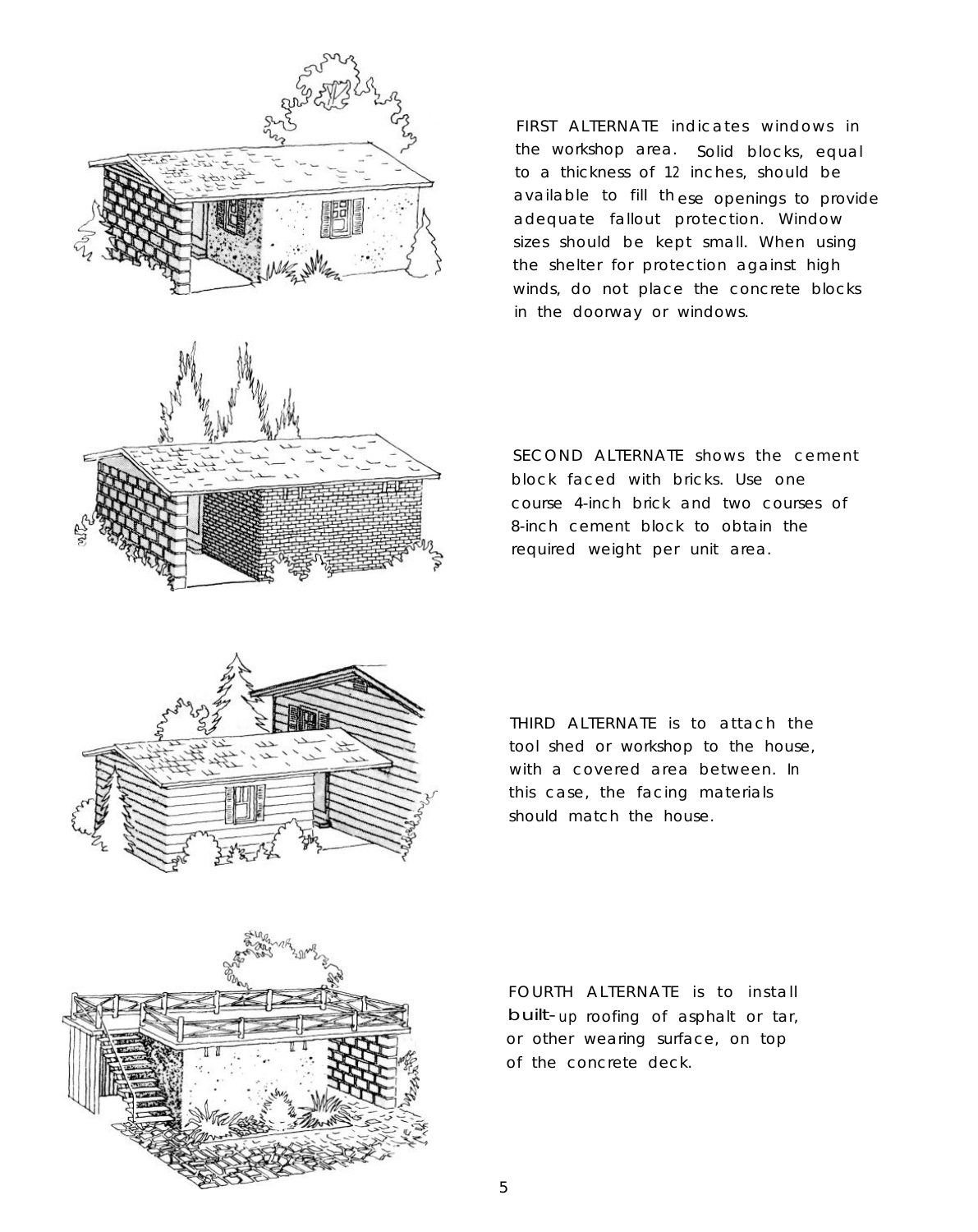#### **GUIDE TO CONTRACTS AND SPECIFICATIONS**

**It is generally advisable to have a written contract with your contractor as well as specifications to supplement the drawing. A widely used and convenient contract form for construction of this size is AIA Document A 107, "Short Form For Small Construction Contract Stipulated Sum, " which is available from the American Institute of Architects, 1785 Mass. Ave., Washington, D.C. 20036. It would be impractical to write a specification to suit every local condition; however, the following summary of generally accepted construction materials and practices is a useful guide:**

#### **CONCRETE**

**For details of concrete construction, follow "Building Code Requirements for Reinforced Concrete (AC l-3 18-71). " This publication can be obtained from the American Concrete Institute, Detroit, Michigan 48219.**

#### **DAMPPROOFING**

**Dampprcofing the bottom slab is necessary to make the room more comfortable in most areas. Any contractor will be accustomed to compacting gravel and applying a polyethylene vapor barrier course. In areas that regularly experience high humidity, the outside walls of the block or concrete should be treated with a colorless type of protective coating material which is readily available at building supply stores. In areas of very low humidity, dampproofing might be omitted.**

#### **VENTILATION**

**Ventilation is obtained by natural convection. Air will enter the doorway and be exhausted through the holes at the ceiling. If a roof exhaust ventilation system is desired, the following manufacturer makes units that will meet the requirements:**

> **Penn Ventilator Co.\*/ Red Lion and Gantry Rd. Philadelphia, Pennsylvania 19115**

**\*/The listing of a specific manufacturer of equipment does not denote a preference for his products.**

#### **OPTIONS**

**To accommodate additional persons, increase the shelter length 2' -6" for each two shelter spaces. Do not increase the 8' -0" width.**

**Lighting and receptacles may be installed with electric service obtained from a separate residence circuit. A branch circuit breaker should be installed inside the shelter.**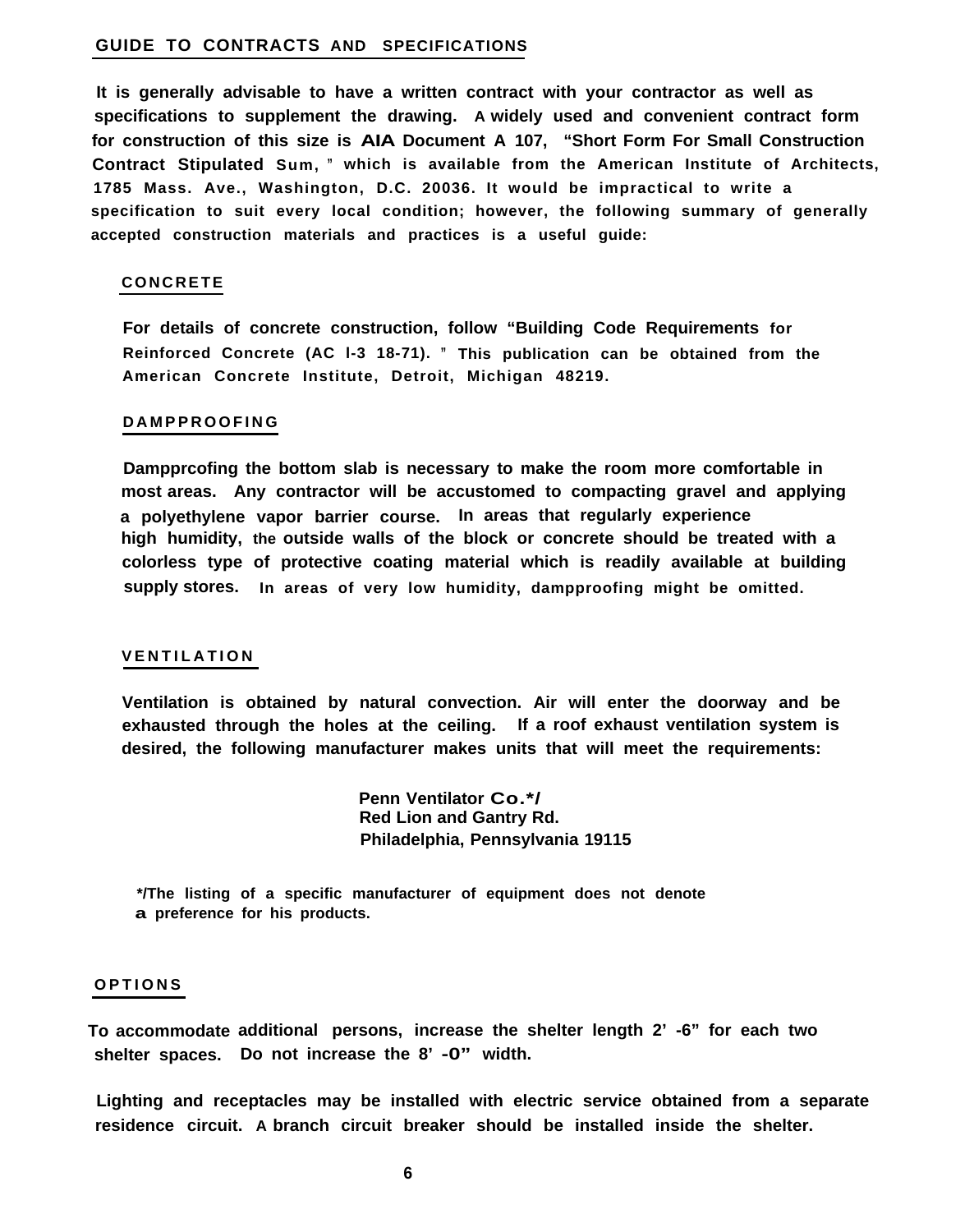## **MATERIALS LIST**

| <b>Item</b>                                       |         | Quantity             |
|---------------------------------------------------|---------|----------------------|
| <b>Concrete:</b>                                  |         |                      |
| footings                                          |         | 4.5 cu. yd.          |
| floor                                             |         | 2.3 cu. yd.          |
| cei   ing                                         |         | 3.4 cu. yd.          |
|                                                   | Total : | 10.2 cu. yd.         |
| <b>Steel Reinforcing:</b>                         |         |                      |
| footings (3# deformed bars)                       |         | 198 lin. ft.         |
| ceiling (3# deformed bars)                        |         | 257 lin. ft.         |
| walls $(4^{\#}$ deformed bars for hurricane,      |         |                      |
| tornado, or earthquake resistance)                |         |                      |
|                                                   |         | approx. 300 lin. ft. |
|                                                   | Tota I: | 755 lin. ft.         |
| tie wire                                          |         | 100 lin. ft.         |
| <b>Masonry:</b>                                   |         |                      |
| 8" X 8" X 16" hollow concrete blocks              |         | 800                  |
| 12" X 8" X 16" hollow concrete blocks             |         | 430                  |
| 8" X 8" X 16" solid concrete blocks               |         | 75                   |
| sand (to fill cores)                              |         | $12-1/2$ yd.         |
| <b>Mortar:</b>                                    |         |                      |
| sand                                              |         | $1-1/2$ yd.          |
| portland cement                                   |         | 9 bags               |
| lime                                              |         | 2 bags               |
| Lumber: ("construction"grade)                     |         |                      |
| 2" X 4" X 8'-0" roof rafters                      |         | 32 pcs.              |
| 1 " X 6" ridge                                    |         | 26 lin. ft.          |
| 2" X 4" X 12'-0" ceiling joists                   |         | 5 pcs.               |
| 4" X 6" X 8'-0" beam                              |         | $1$ pc.              |
| 2" X 4" bearing plate                             |         | 36 lin. ft.          |
| 4'-0" X 8'-0" X 3/8" "plyscord" sheathing         |         | 13 sheets            |
| 4'-0" X 8'-0" X 3/8" "plyshield" soffit & ceiling |         | 6 sheets             |
| $1''$ x $4''$ x $3/4''$                           |         | 48 lin. ft.          |
| 1" X 6" X 3/4"                                    |         | 84 lin. ft.          |
| $3/4'' - 1/4\phi$                                 |         | 24 lin. ft.          |
| 2'-8" X 6'-6" X 1 3/8" solid core wood door       |         | $\overline{1}$       |
| 2'-8" X 6'-6" X 5 1/2" wood iamb                  |         | 1                    |